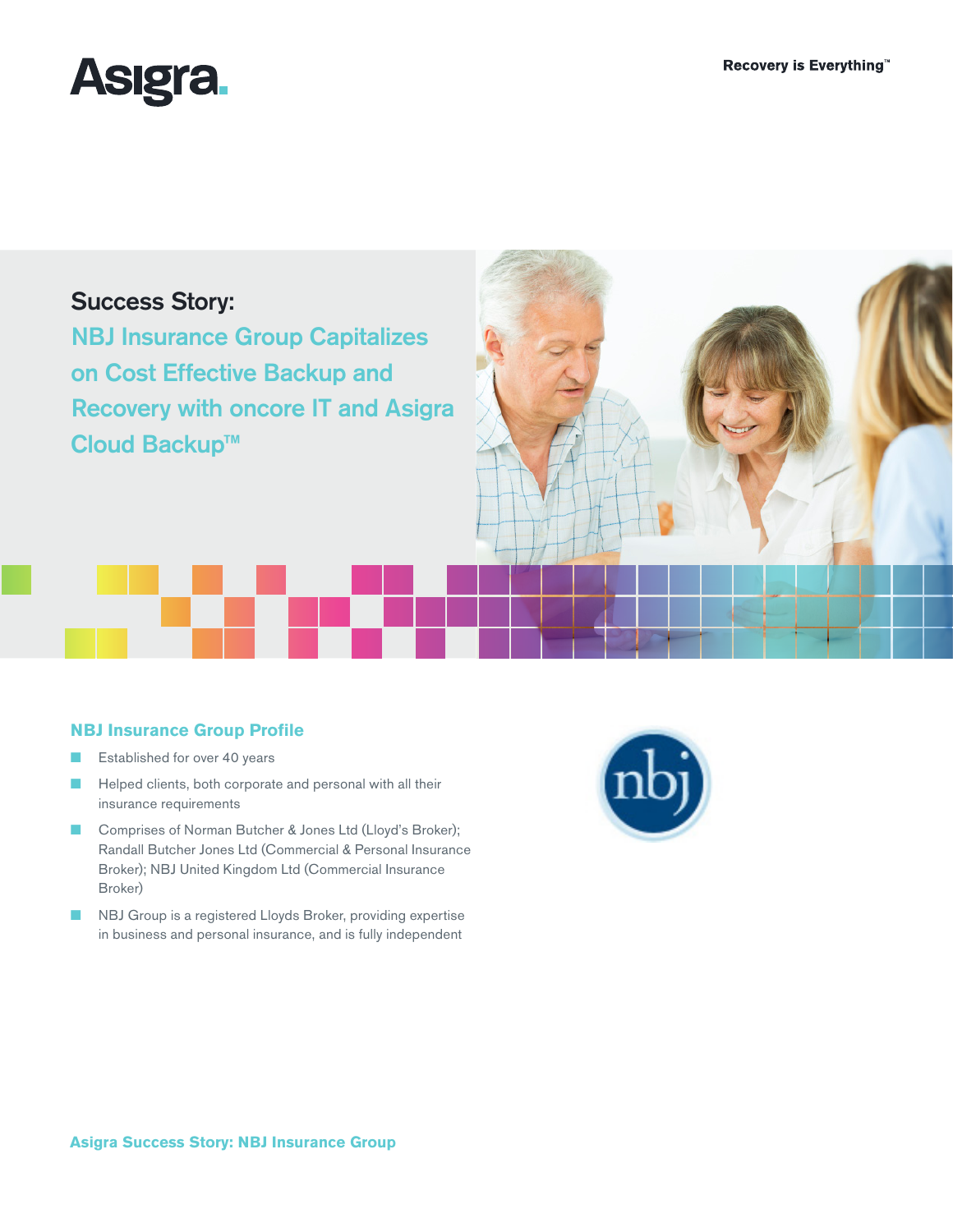# **Asigra**

#### **Overview**

NBJ Insurance Group, a leading London insurance and risk management broker, provides expertise in business and personal insurance. NBJ Insurance Group comprises Norman Butcher & Jones Ltd (Lloyd's Broker); Randall Butcher Jones Ltd (Commercial & Personal Insurance Broker); NBJ United Kingdom Ltd (Commercial Insurance Broker)

#### **NBJ Insurance Group's Business Objective:**

NBJ's IT system and backup processes were proving unreliable and were not cost-effective. Tape inherently has problems with reliable file recovery and tape management. The IT structure and backup did not meet the IT strategic goals of NBJ. Due to the inefficiencies of the old system, there was a level of incredulity at the corporate board level that a new IT system could even prove beneficial to the company in terms of achieving their IT strategy and deliver a return on investment (ROI). Initially the board was reluctant to invest in improving the company's IT processes but decided to conduct due diligence to investigate options.

#### **oncore IT Provides Asigra's Cloud Backup and Recovery Software Capabilities and Managed Services**

Once oncore IT demonstrated its managed service package, which includes capabilities such as Asigra's remote online data backup, secure access for remote workers, and 24x7 support and monitoring, NBJ realised the true benefits of outsourcing IT functions. The offering covers the provision of all infrastructure equipment plus the desktop hardware and software.

oncore IT's complete managed service incorporates Asigra Cloud Backup and Recovery software for remote online data backup with other services that include: 24x7 monitoring, alerting with proactive fault resolution, email anti-virus/spam filtering and secure remote access for home and tele-workers to the entire NBJ group. In addition to these IT benefits, NBJ required remote access across all locations in order to run its internal specialist insurance application. oncore IT was able to deliver this capability to NBJ with the added assurance of Asigra's distributed backup and recovery software.

At each customer site, a single Asigra DS-Client software identifies all servers, desktops and laptops connected to the local network, and automates the backup of all local data assets. Before the backup data set is transmitted to oncore IT's data centre, Asigra Cloud Backup analyses the data, finds new and changed file blocks, eliminates duplicate files and further compresses the residue bytes to ensure the backup set is as

compact as possible. The software then encrypts the data before sending it over an IP- WAN connection to a centralised Asigra DS-System server, located in oncore IT's data centre, which consolidates the backup data from all distributed sites. Data is encrypted "in-flight" and "at-rest." The DS-System server is protected like other servers within the data centre as determined by the organisation's ongoing data protection policies. Moreover, the back-end DS-System server integrates directly with thirdparty ILM solutions from the major storage vendors. As an additional level of data protection, oncore IT has configured the DS-System server to replicate the vault to a second secure back up site.

"NBJ has immediately reaped the benefits of us taking full responsibility of its core IT requirements," said Roland Mann, Managing Director of oncore IT. "The offsite backup provided by Asigra is an integral part of the IT services we provide. In addition, with Asigra Cloud Backup and Recovery software, we can deliver a complete IT service against strict SLAs (Service Level Agreement) for an initial 3 year, fixed contract basis, made possible with Asigra's comprehensive SLA software, and capacity based license charges, ensuring that NBJ will never again be subject to artificially high running costs."

"Outsourcing to oncore IT has bred a new confidence at both board member level and within our staff that IT inefficiencies are a thing of the past. With oncore IT's managed services that utilise the highest quality products in the market, such as Asigra's online backup software, we are functioning efficiently within and across the networks at our three offices. We were finding it particularly challenging to manage our IT infrastructure from three disparate offices and wanted a service that would centralise our IT processes. Asigra's software and the remote access provided by oncore IT have solved this issue and have also made the solutions financially viable."

**Neal Fox, CEO, NBJ Group**